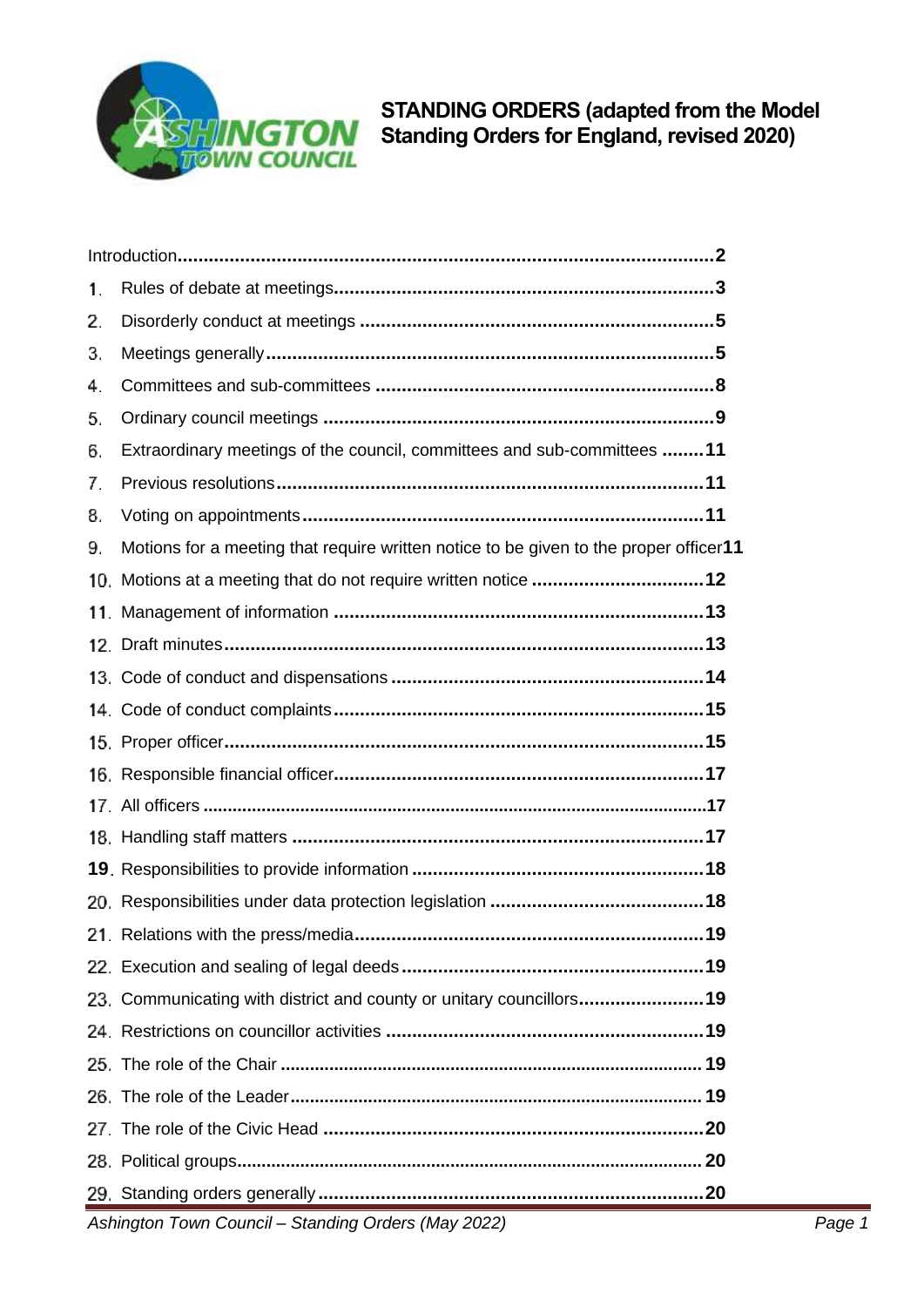

### <span id="page-1-0"></span>**Introduction**

These Standing Orders have been adapted from the National Association of Local Council (NALC) model standing orders contained in "Local Councils Explained" by Meera Tharmarajah (© 2013 NALC).

Standing orders are the written rules of a local council. Standing orders are essential to regulate the proceedings of a meeting. A council may also use standing orders to confirm or refer to various internal organisational and administrative arrangements. The standing orders of a council are different from the policies of a council but standing orders may refer to them.

Local councils operate within a wide statutory framework. NALC model standing orders incorporate and reference many statutory requirements to which councils are subject. It is not possible for the model standing orders to contain or reference all the statutory or legal requirements which apply to local councils. For example, it is not practical for model standing orders to document all obligations under data protection legislation. The statutory requirements to which a council is subject apply whether they are incorporated in a council's standing orders.

The model standing orders do not include model financial regulations. Financial regulations are standing orders to regulate and control the financial affairs and accounting procedures of a local council. The financial regulations, as opposed to the standing orders of a council, include most of the requirements relevant to the council's Responsible Financial Officer. Ashington Town Council agree a Financial Regulations separately.

### **Legal/Statutory -v- Discretionary**

Standing orders that are in bold type contain legal and statutory requirements, from model standing orders. Ashington Town Council has adopted these without change, as recommended.

Standing orders, not in bold, have been adopted to help Ashington Town Council operate effectively, and to suit the Council's needs; they do not contain statutory requirements so they may be adopted as drafted or amended to suit a council's needs.

19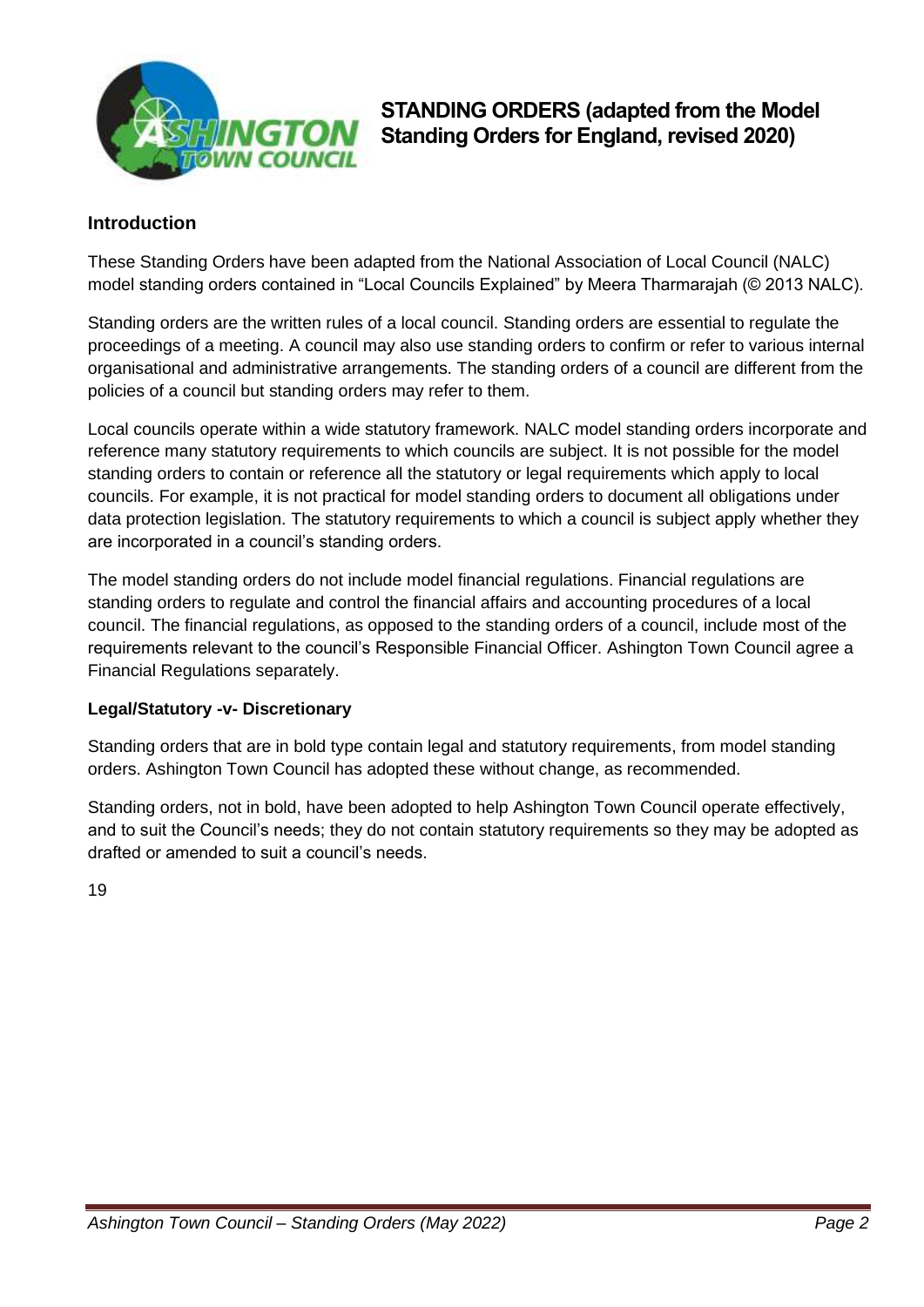

### <span id="page-2-0"></span> $\mathbf{1}$ . **Rules of debate at meetings**

- a Motions on the agenda shall be considered in the order that they appear unless the order is changed at the discretion of the Chair of the meeting.
- b A motion (including an amendment) shall not be progressed unless it has been moved and seconded.
- c A motion on the agenda that is not moved by its proposer may be treated by the Chair of the meeting as withdrawn.
- d If a motion (including an amendment) has been seconded, the proposer may withdraw it only with the consent of the seconder and the meeting.
- e An amendment is a proposal to remove or add words to a motion. It shall not negate the motion.
- f If an amendment to the original motion is carried, the original motion (as amended) becomes the substantive motion upon which further amendment(s) may be moved.
- g An amendment shall not be considered unless early verbal notice of it is given at the meeting and, if requested by the Chair of the meeting, is expressed in writing to the Chair.
- h A councillor may move an amendment to their own motion if agreed by the meeting. If a motion has already been seconded, the amendment shall be with the consent of the seconder and the meeting.
- i If there is more than one amendment to an original or substantive motion, the amendments shall be moved in the order directed by the Chair of the meeting.
- j Subject to standing order 1(k), only one amendment shall be moved and debated at a time, the order of which shall be directed by the Chair of the meeting.
- k One or more amendments may be discussed together if the Chair of the meeting considers this expedient, but each amendment shall be voted upon separately.
- l A councillor may not move more than one amendment to an original or substantive motion.
- m The mover of an amendment has no right of reply at the end of debate on it.
- n Where a series of amendments to an original motion are carried, the mover of the original motion shall have a right of reply either at the end of debate on the first amendment or at the very end of debate on the final substantive motion immediately before it is put to the vote.
- o Unless permitted by the Chair of the meeting, a councillor may speak once in the debate on a motion except:
	- i. to speak on an amendment moved by another councillor;
	- ii. to move or speak on another amendment if the motion has been amended since he last spoke;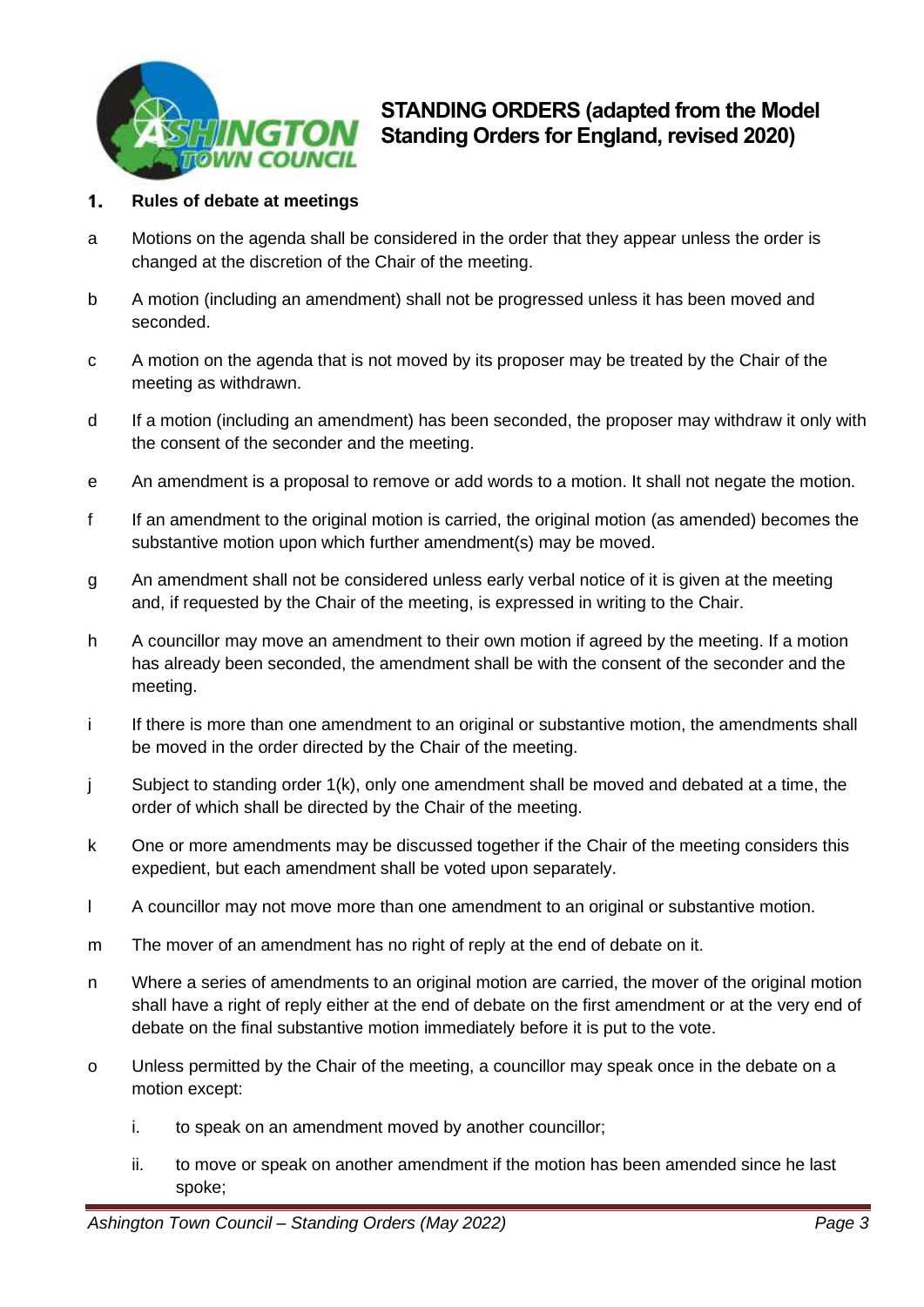

- iii. to make a point of order;
- iv. to give a personal explanation; or
- v. to exercise a right of reply.
- p During the debate on a motion, a councillor may interrupt only on a point of order or a personal explanation and the councillor who was interrupted shall stop speaking. A councillor raising a point of order shall identify the standing order which he considers has been breached or specify the other irregularity in the proceedings of the meeting he is concerned by.
- q A point of order shall be decided by the Chair of the meeting and their decision shall be final.
- r When a motion is under debate, no other motion shall be moved except:
	- i. to amend the motion;
	- ii. to proceed to the next business;
	- iii. to adjourn the debate;
	- iv. to put the motion to a vote;
	- v. to ask a person to be no longer heard or to leave the meeting;
	- vi. to refer a motion to a committee or sub-committee for consideration;
	- vii. to exclude the public and press;
	- viii. to adjourn the meeting; or
	- ix. to suspend standing order(s) excepting those which reflect mandatory statutory or legal requirements.
- s Before an original or substantive motion is put to the vote, the Chair of the meeting shall be satisfied that the motion has been sufficiently debated and that the mover of the motion under debate has exercised or waived their right of reply.
- <span id="page-3-0"></span>t Excluding motions moved under standing order 1(r), the contributions or speeches by a councillor shall relate only to the motion under discussion and shall not exceed five minutes without the consent of the Chair of the meeting.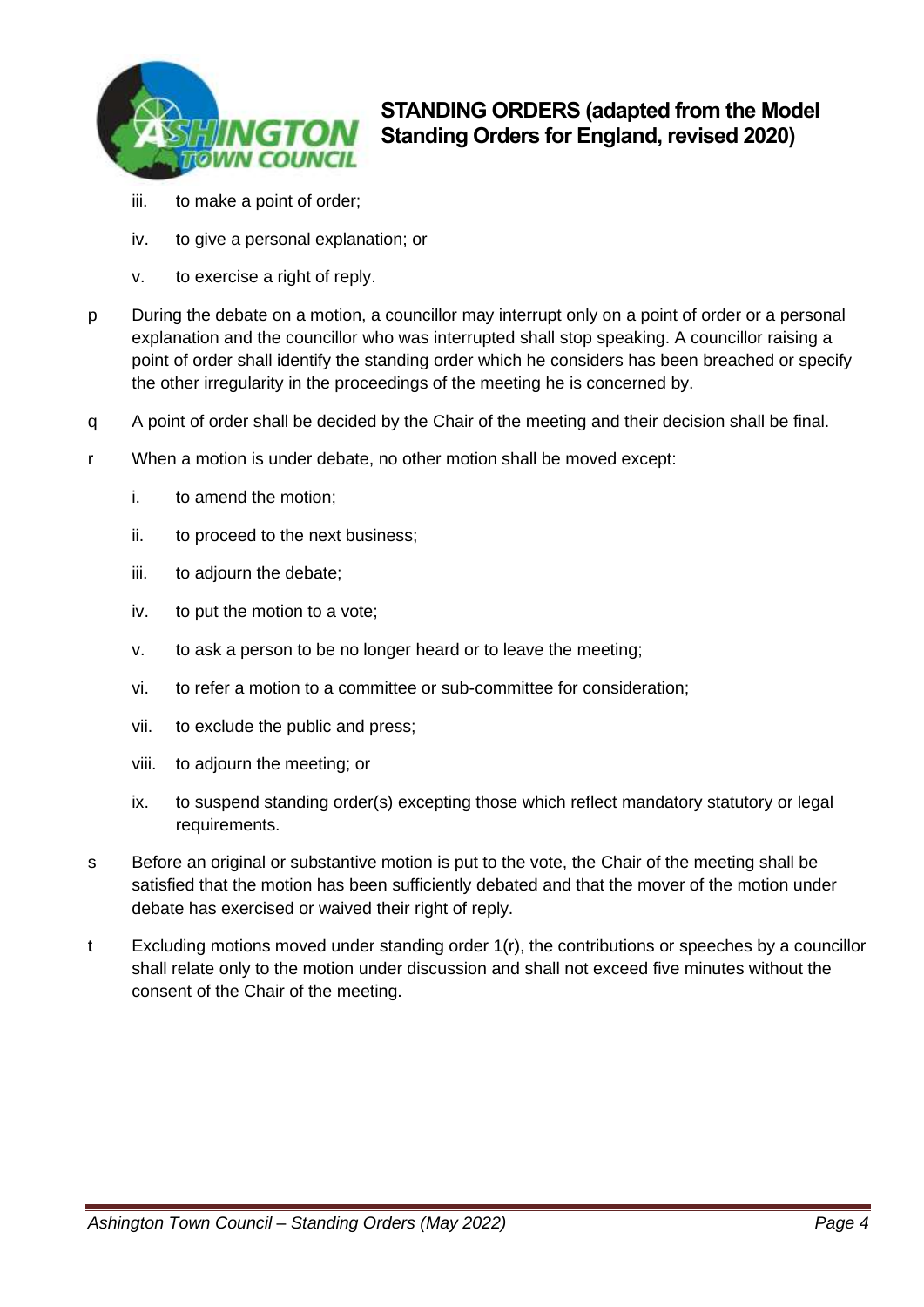

### $2.$ **Disorderly conduct at meetings**

- a No person shall obstruct the transaction of business at a meeting or behave offensively or improperly. If this standing order is ignored, the Chair of the meeting shall request such person(s) to moderate or improve their conduct.
- b If person(s) disregard the request of the Chair of the meeting to moderate or improve their conduct, any councillor or the Chair of the meeting may move that the person be no longer heard or be excluded from the meeting. The motion, if seconded, shall be put to the vote without discussion.
- c If a resolution made under standing order 2(b) is ignored, the Chair of the meeting may take further reasonable steps to restore order or to progress the meeting. This may include suspending or closing the meeting.

### <span id="page-4-0"></span>3. **Meetings generally**

| <b>Full Council meetings</b> | ● |
|------------------------------|---|
| Committee meetings           |   |
| Sub-committee meetings       |   |

- a **Meetings shall not take place in premises which at the time of the meeting are used for the supply of alcohol unless no other premises are available free of charge or at a reasonable cost.**
- b **The minimum three clear days for notice of a meeting does not include the day on which notice was issued, the day of the meeting, a Sunday, a day of the Christmas break, a day of the Easter break or of a bank holiday or a day appointed for public thanksgiving or mourning.**
- c **The minimum three clear days' public notice for a meeting does not include the day on which the notice was issued or the day of the meeting unless the meeting is convened at shorter notice.**
- ● d **Meetings shall be open to the public unless their presence is prejudicial to the public interest by reason of the confidential nature of the business to be transacted or for other special reasons. The public's exclusion from part or all a meeting shall be by a resolution which shall give reasons for the public's exclusion.**
	- e Members of the public may make representations, answer questions, and give evidence at a meeting which they are entitled to attend in respect of the business on the agenda.
	- f The period designated for public participation at a meeting in accordance with standing order 3(e) shall not exceed (15) minutes unless directed by the Chair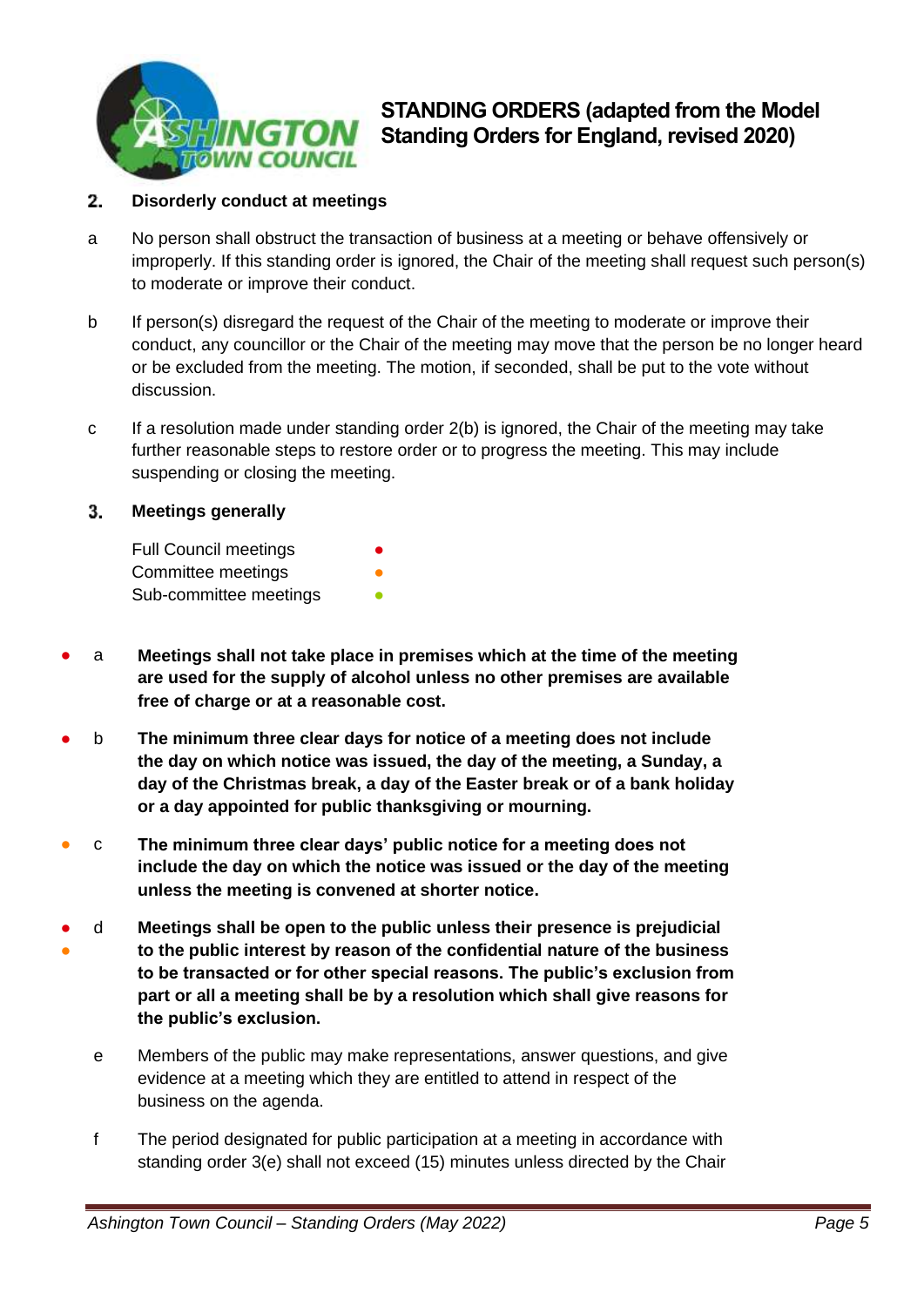

of the meeting.

- g Subject to standing order 3(f), a member of the public shall not speak for more than (5) minutes.
- h In accordance with standing order 3(e), a question shall not require a response at the meeting nor start a debate on the question. The Chair of the meeting may direct that a written or oral response be given.
- i A person may sit or stand when requesting to speak and when speaking. The Chair of the meeting may at any time permit a person to be seated when speaking.
- j A person who speaks at a meeting shall direct their comments to the Chair of the meeting.
- k Only one person is permitted to speak at a time. If more than one person wants to speak, the Chair of the meeting shall direct the order of speaking.
- ● l **Subject to standing order 3(m), a person who attends a meeting is permitted to report on the meeting whilst the meeting is open to the public. To "report" means to film, photograph, make an audio recording of meeting proceedings, use any other means for enabling persons not present to see or hear the meeting as it takes place or later or to report or to provide oral or written commentary about the meeting so that the report or commentary is available as the meeting takes place or later to persons not present.**
- ● m **A person present at a meeting may not provide an oral report or oral commentary about a meeting as it takes place without permission.**
- ● n **The press shall be provided with reasonable facilities for the taking of their report of all or part of a meeting at which they are entitled to be present.**
- o **Subject to standing orders which indicate otherwise, anything authorised or required to be done by, to or before the Chair of the Council may in their absence be done by, to or before the Vice-Chair of the Council (if there is one).**
- p **The Chair of the Council, if present, shall preside at a meeting. If the Chair is absent from a meeting, the Vice-Chair of the Council (if there is one) if present, shall preside. If both the Chair and the Vice-Chair are absent from a meeting, a councillor as chosen by the councillors present at the meeting shall preside at the meeting.**
- ● q **Subject to a meeting being quorate, all questions at a meeting shall be decided by a majority of the councillors and non-councillors with voting**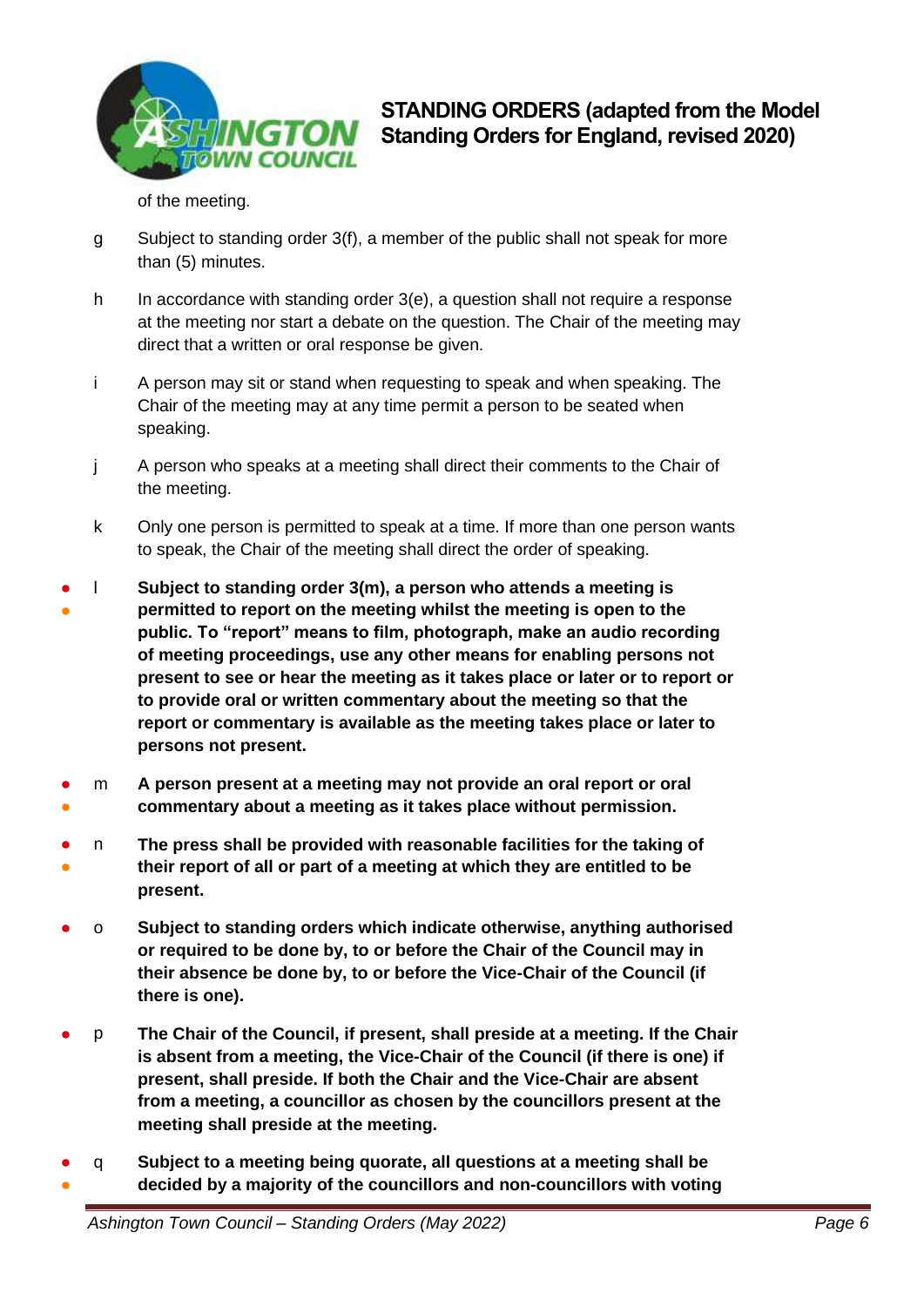

- **rights present and voting.**
- ● ● r **The Chair of a meeting may give an original vote on any matter put to the vote, and in the case of an equality of votes may exercise their casting vote regardless of whether they gave an original vote.**

*See standing orders 5(h) and (i) for the different rules that apply in the election of the Chair of the Council at the annual meeting of the Council.*

- s **Unless standing orders provide otherwise, voting on a question shall be by a show of hands. At the request of a councillor, the voting on any question shall be recorded to show whether each councillor present and voting gave their vote for or against that question.** Such a request shall be made before moving on to the next item of business on the agenda.
	- t The minutes of a meeting shall include an accurate record of the following:
		- i. the time and place of the meeting;
		- ii. the names of councillors who are present and the names of councillors who are absent;
		- iii. interests that have been declared by councillors and non-councillors with voting rights;
		- iv. the grant of dispensations (if any) to councillors and non-councillors with voting rights;
		- v. whether a councillor or non-councillor with voting rights left the meeting when matters that they held interests in were being considered;
		- vi. if there was a public participation session; and
		- vii. the resolutions made.
- ● ● u **A councillor or a non-councillor with voting rights who has a disclosable pecuniary interest or another interest as set out in the Council's code of conduct in a matter being considered at a meeting is subject to statutory limitations or restrictions under the code on their right to participate and vote on that matter.**
- v **No business may be transacted at a meeting unless at least one-third of the whole number of members of the Council are present and in no case shall the quorum of a meeting be less than three.**

*See standing order 4d(viii) for the quorum of a committee or sub-committee meeting.* 

w If a meeting is or becomes inquorate no business shall be transacted and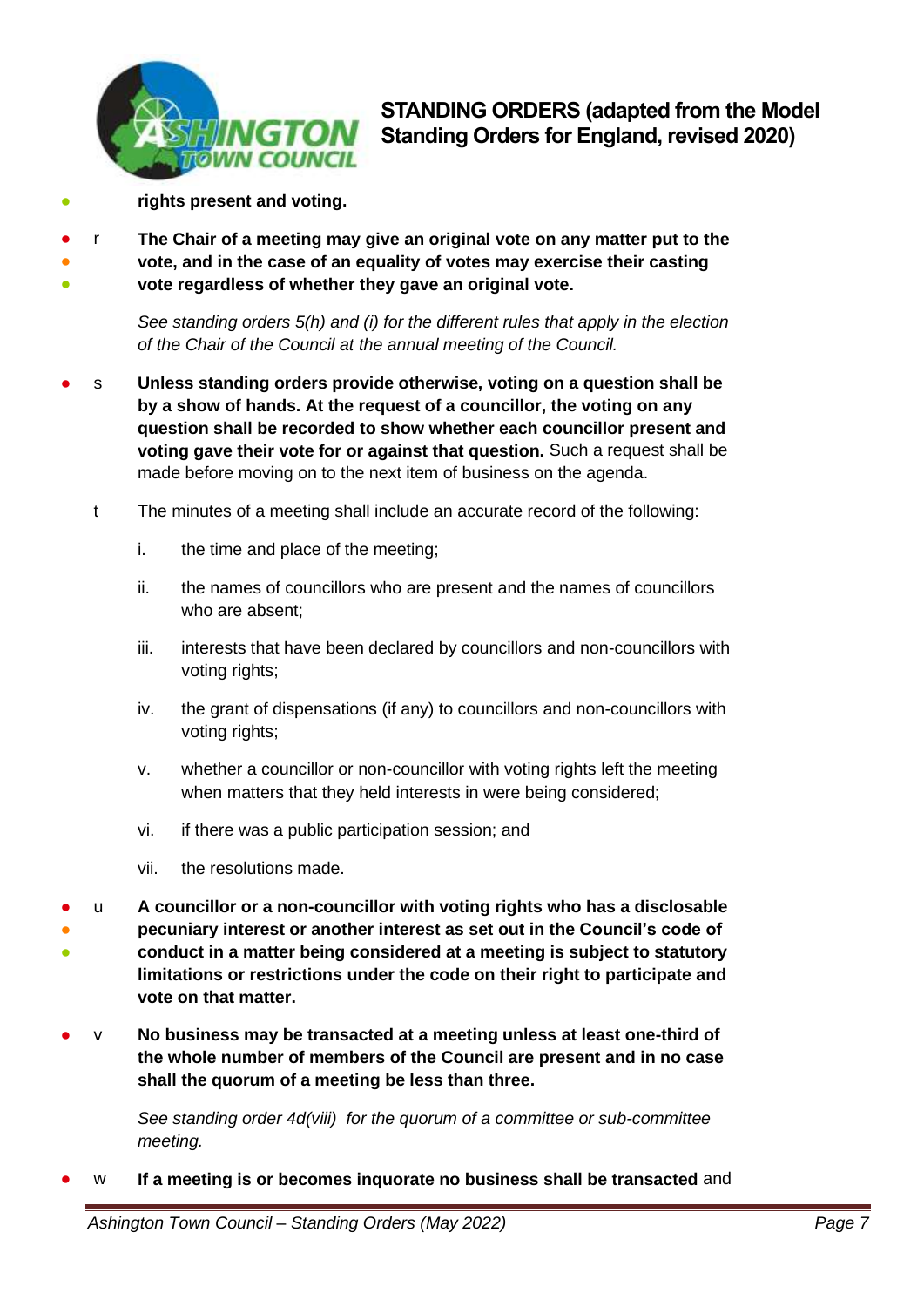

● ●

- the meeting shall be closed. The business on the agenda for the meeting shall be adjourned to another meeting.
- <span id="page-7-0"></span>4. **Committees and sub-committees**
- a **Unless the Council determines otherwise, a committee may appoint a sub-committee whose terms of reference and members shall be determined by the committee.**
- b **The members of a committee may include non-councillors unless it is a committee which regulates and controls the finances of the Council.**
- c **Unless the Council determines otherwise, all the members of an advisory committee and a sub-committee of the advisory committee may be non-councillors.**
- d The Council may appoint standing committees or other committees as may be necessary, and:
	- i. shall determine their terms of reference;
	- ii. shall determine the number and time of the ordinary meetings of a standing committee up until the date of the next annual meeting of the Council;
	- iii. shall permit a committee, other than in respect of the ordinary meetings of a committee, to determine the number and time of its meetings;
	- iv. shall, subject to standing orders 4(b) and (c), appoint and determine the terms of office of members of such a committee;
	- v. may, subject to standing orders 4(b) and (c), appoint and determine the terms of office of the substitute members to a committee whose role is to replace the ordinary members at a meeting of a committee if the ordinary members of the committee confirm to the Proper Officer (4) days before the meeting that they are unable to attend;
	- vi. shall permit a committee to appoint its own Chair at the first meeting of the committee;
	- vii. shall determine the place, notice requirements and quorum for a meeting of a committee and a sub-committee which, in both cases, shall be no less than three;
	- viii. shall determine if the public may participate at a meeting of a committee;
	- ix. shall determine if the public and press are permitted to attend the meetings of a subcommittee and the advance public notice requirements, if any, required for the meetings of a sub-committee;
	- x. shall determine if the public may participate at a meeting of a sub-committee that they are permitted to attend; and
	- xi. may dissolve a committee or a sub-committee.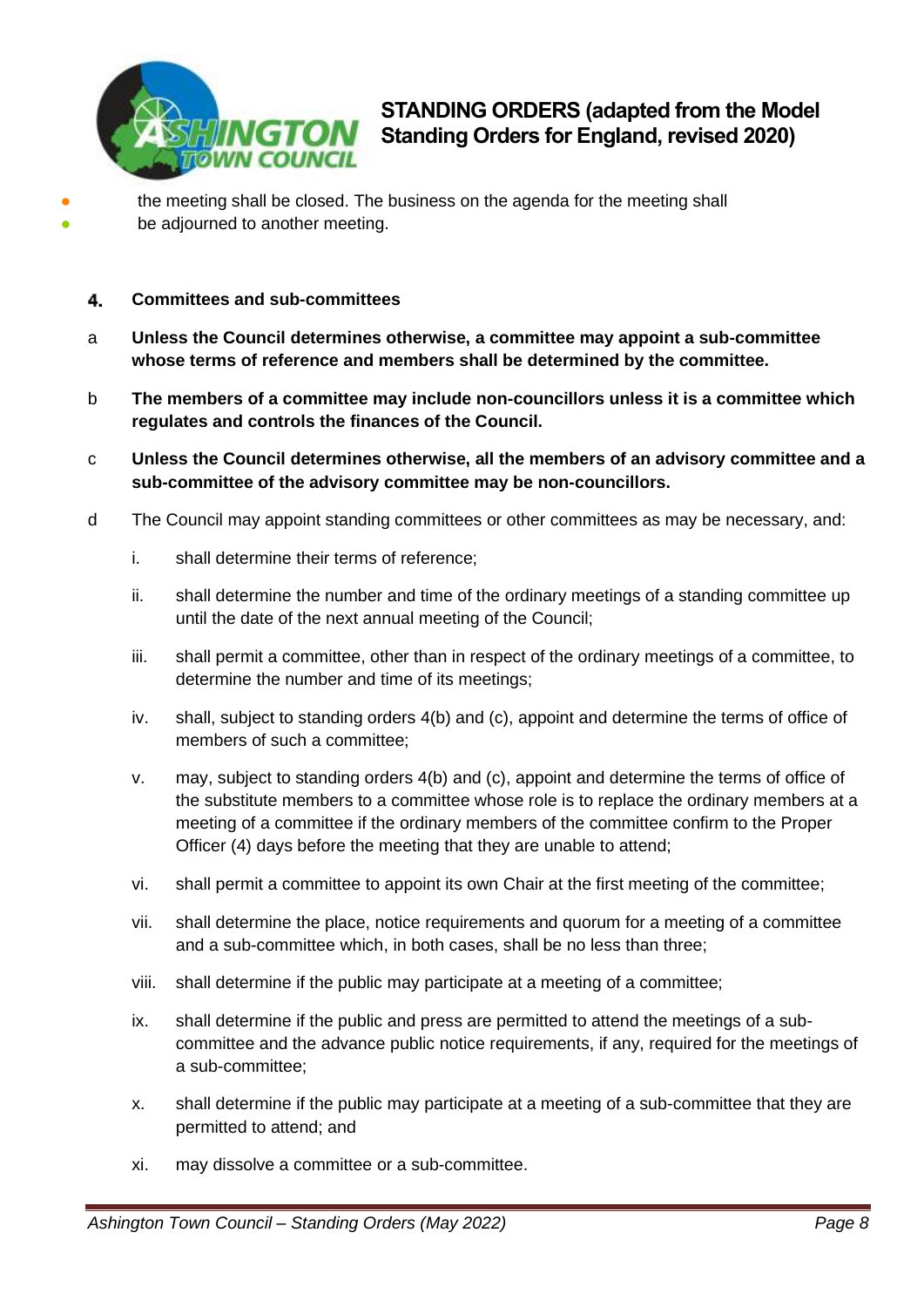

- <span id="page-8-0"></span>5. **Ordinary council meetings**
- a **In an election year, the annual meeting of the Council shall be held on or within 14 days following the day on which the councillors elected take office.**
- b **In a year which is not an election year, the annual meeting of the Council shall be held on such day in May as the Council decides.**
- c **If no other time is fixed, the annual meeting of the Council shall take place at 6pm.**
- d **In addition to the annual meeting of the Council, at least three other ordinary meetings shall be held in each year on such dates and times as the Council decides.**
- e **The first business conducted at the annual meeting of the Council shall be the election of the Chair and Vice-Chair (if there is one) of the Council.**
- f **The Chair of the Council, unless they have resigned or become disqualified, shall continue in office, and preside at the annual meeting until their successor is elected at the next annual meeting of the Council.**
- g **The Vice-Chair of the Council, if there is one, unless they resign or become disqualified, shall hold office until immediately after the election of the Chair of the Council at the next annual meeting of the Council.**
- h **In an election year, if the current Chair of the Council has not been re-elected as a member of the Council, they shall preside at the annual meeting until a successor Chair of the Council has been elected. The current Chair of the Council shall not have an original vote in respect of the election of the new Chair of the Council but shall give a casting vote in the case of an equality of votes.**
- i **In an election year, if the current Chair of the Council has been re-elected as a member of the Council, they shall preside at the annual meeting until a new Chair of the Council has been elected. They may exercise an original vote in respect of the election of the new Chair of the Council and shall give a casting vote in the case of an equality of votes.**
- j Following the election of the Chair of the Council and Vice-Chair of the Council at the annual meeting, the business shall include:
	- i. **In an election year, delivery by the Chair of the Council and councillors of their acceptance of office forms unless the Council resolves for these to be done later. In a year which is not an election year, delivery by the Chair of the Council of their acceptance of office form unless the Council resolves for this to be done later;**
	- ii. Confirmation of the accuracy of the minutes of the last meeting of the Council;
	- iii. Receipt of the minutes of the last meeting of a committee;
	- iv. Consideration of the recommendations made by a committee;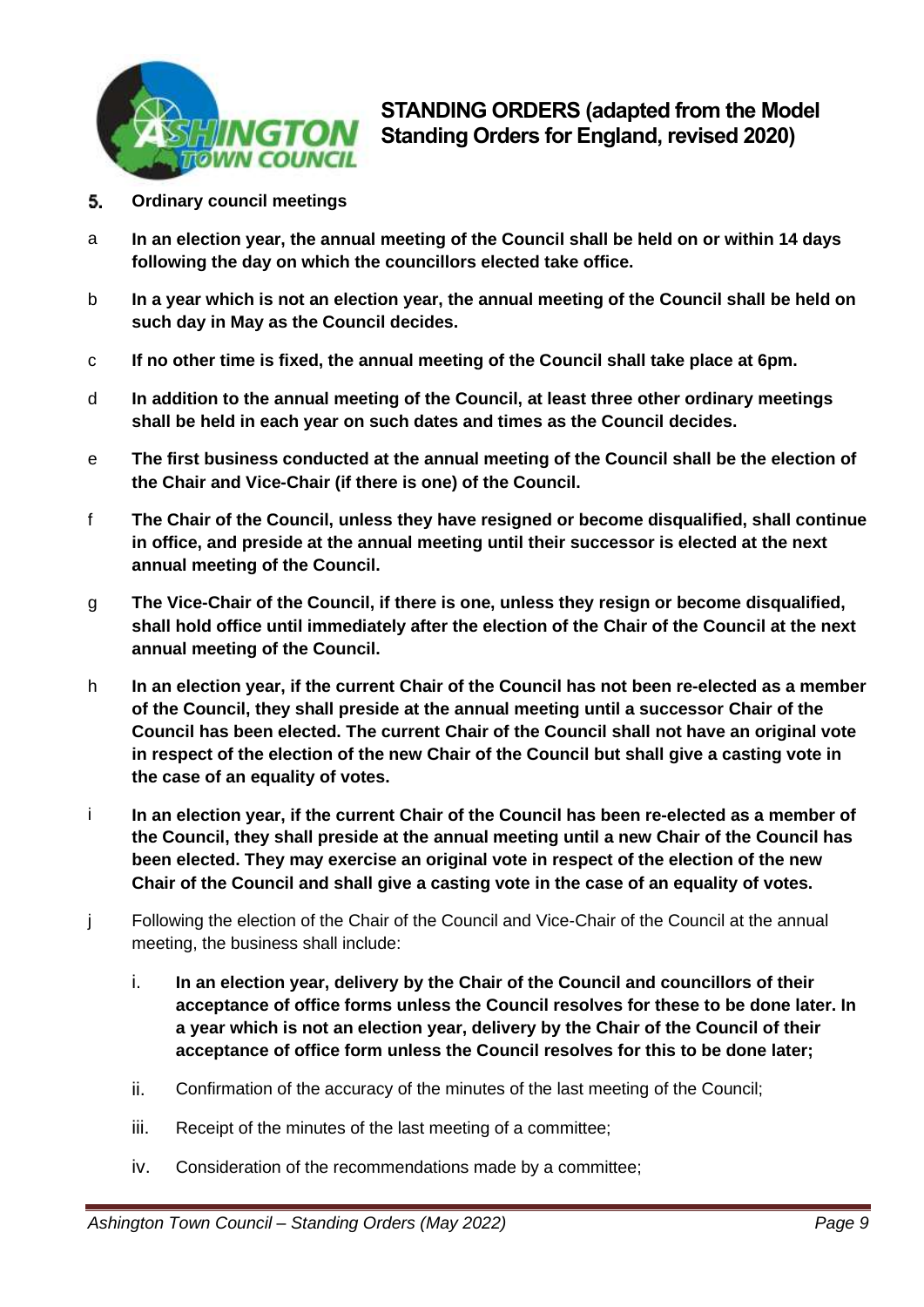

- v. Review of delegation arrangements to committees, sub-committees, staff, and other local authorities;
- vi. Review of the terms of reference for committees;
- vii. Appointment of members to existing committees;
- viii. Appointment of any new committees in accordance with standing order 4;
- ix. Review and adoption of appropriate standing orders and financial regulations;
- x. Review of arrangements (including legal agreements) with other local authorities, not-forprofit bodies, and businesses.
- xi. Review of representation on or work with external bodies and arrangements for reporting back;
- xii. In an election year, or subject to being eligible, to make arrangements with a view to the Council becoming eligible to exercise the general power of competence in the future, or to agree to adopt the general power of competence;
- xiii. Review of inventory of land and other assets including buildings and office equipment;
- xiv. Confirmation of arrangements for insurance cover in respect of all insurable risks;
- xv. Review of the Council's and/or staff subscriptions to other bodies;
- xvi. Review of the Council's complaints procedure;
- xvii. Review of the Council's policies, procedures, and practices in respect of its obligations under freedom of information and data protection legislation (*see also standing orders 11, 20 and 21*);
- xviii. Review of the Council's policy for dealing with the press/media;
- xix. Review of the Council's employment policies and procedures;
- xx. Review of the Council's expenditure incurred under s.137 of the Local Government Act 1972 or the general power of competence.
- <span id="page-9-0"></span>xxi. Determining the time and place of ordinary meetings of the Council up to and including the next annual meeting of the Council.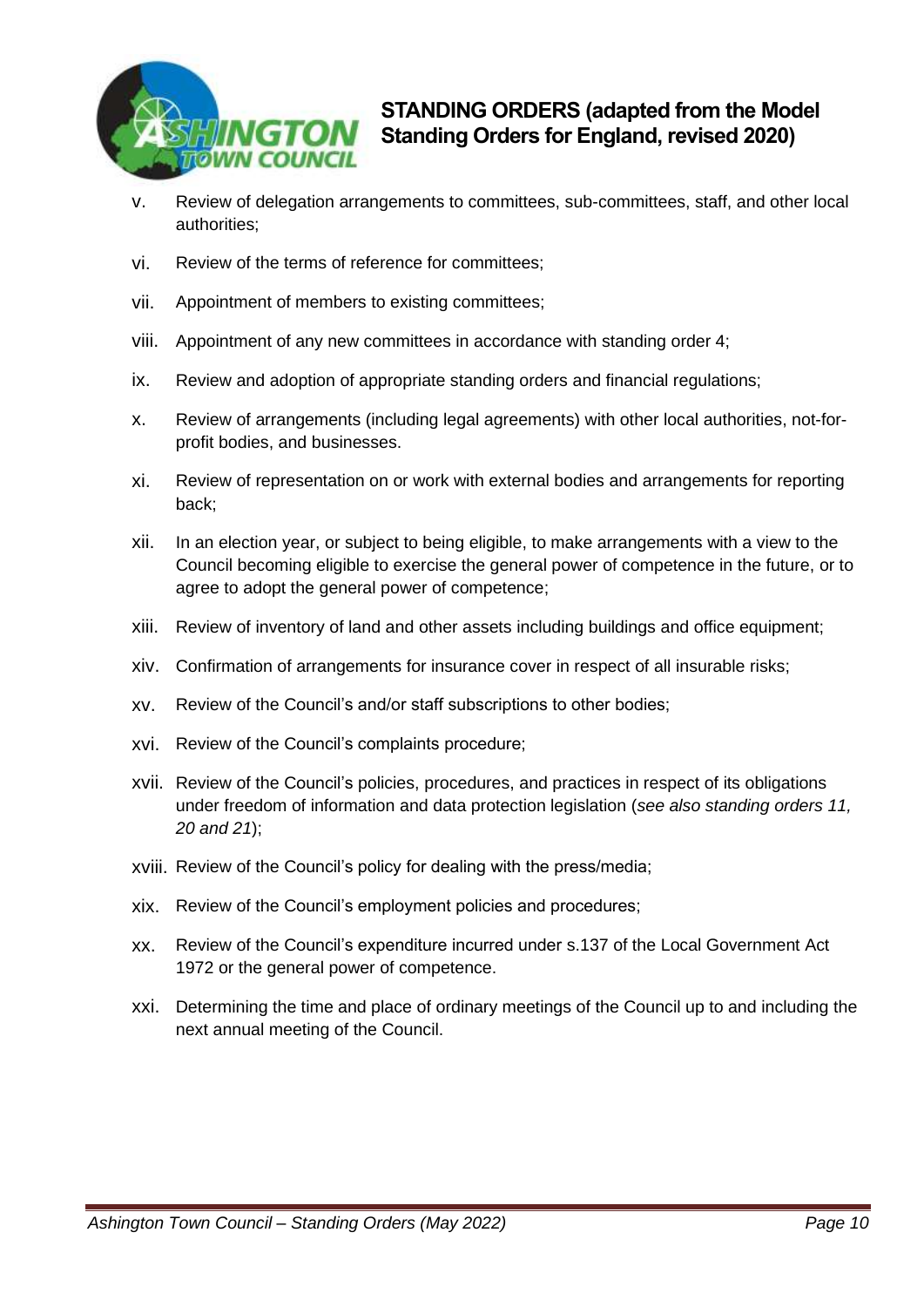

- 6. **Extraordinary meetings of the council, committees, and sub-committees**
- a **The Chair of the Council may convene an extraordinary meeting of the Council at any time.**
- b **If the Chair of the Council does not call an extraordinary meeting of the Council within seven days of having been requested in writing to do so by two councillors, any two councillors may convene an extraordinary meeting of the Council. The public notice giving the time, place, and agenda for such a meeting shall be signed by the two councillors.**
- c The Chair of a committee [or a sub-committee] may convene an extraordinary meeting of the committee [or the sub-committee] at any time.
- d If the Chair of a committee [or a sub-committee] does not call an extraordinary meeting within seven days of having been requested to do so by two members of the committee [or the subcommittee], any two members of the committee [or the sub-committee] may convene an extraordinary meeting of the committee [or a sub-committee].

### <span id="page-10-0"></span> $\mathbf{7}$ . **Previous resolutions**

- a A resolution shall not be reversed within six months except either by a special motion, which requires written notice by at least six councillors to be given to the Proper Officer in accordance with standing order 9, or by a motion moved in pursuance of the recommendation of a committee or a sub-committee.
- b When a motion moved pursuant to standing order 7(a) has been disposed of, no similar motion may be moved for a further six months.

### <span id="page-10-1"></span>8. **Voting on appointments**

a Where more than two persons have been nominated for a position to be filled by the Council and none of those persons has received an absolute majority of votes in their favour, the name of the person having the least number of votes shall be struck off the list and a fresh vote taken. Their process shall continue until a majority of votes is given in favour of one person. A tie in votes may be settled by the casting vote exercisable by the Chair of the meeting

### <span id="page-10-2"></span>9. **Motions for a meeting that require written notice to be given to the proper officer**

- a A motion shall relate to the responsibilities of the meeting for which it is tabled and, in any event, shall relate to the performance of the Council's statutory functions, powers and obligations or an issue which specifically affects the Council's area or its residents.
- b No motion may be moved at a meeting unless it is on the agenda and the mover has given written notice of its wording to the Proper Officer at least seven clear days before the meeting. Clear days do not include the day of the notice or the day of the meeting.
- c The Proper Officer may, before including a motion on the agenda received in accordance with standing order 9(b), correct obvious grammatical or typographical errors in the wording of the motion.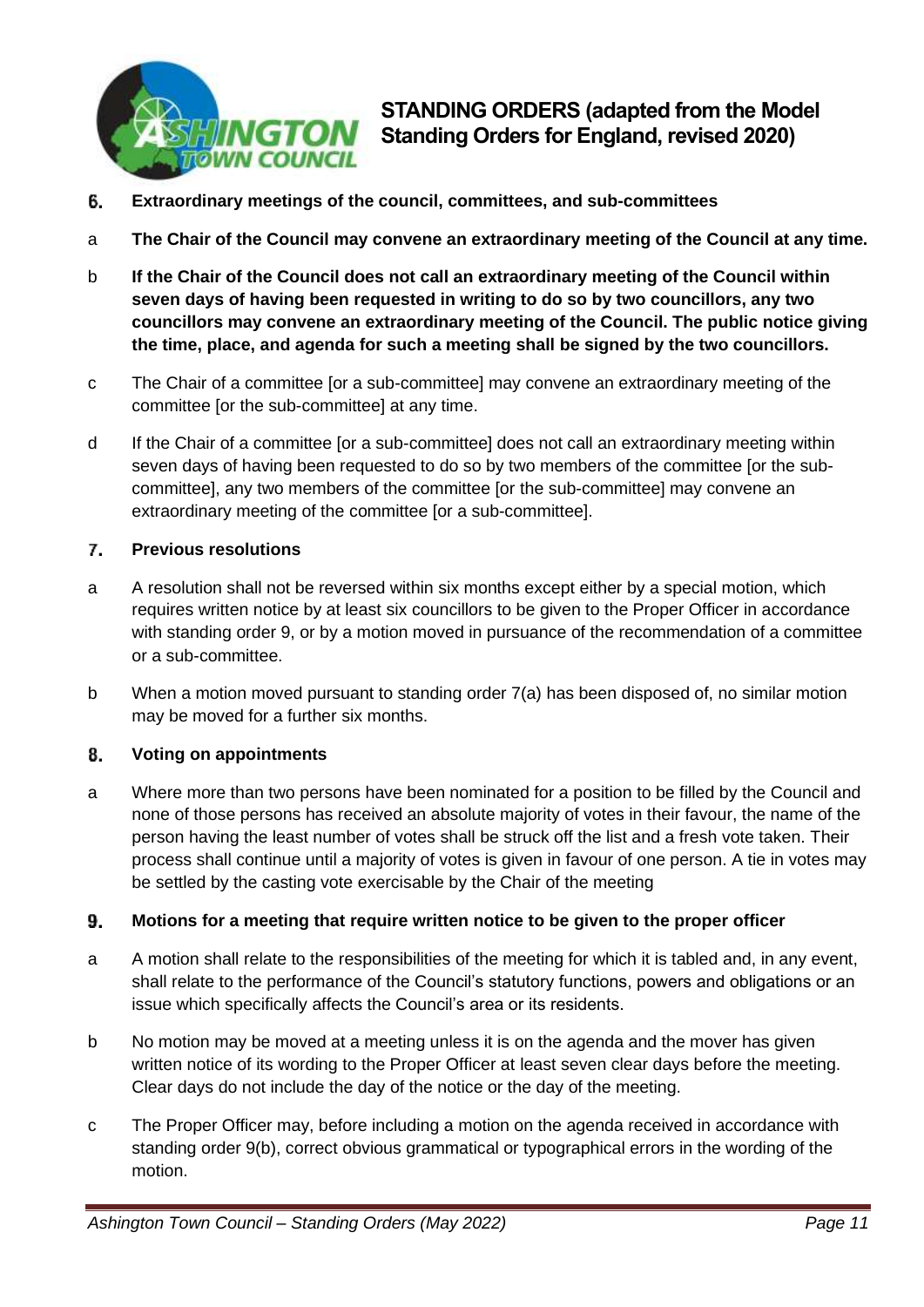

- d If the Proper Officer considers the wording of a motion received in accordance with standing order 9(b) is not clear in meaning, the motion shall be rejected until the mover of the motion resubmits it, so that it can be understood, in writing, to the Proper Officer at least five clear days before the meeting.
- e If the wording or subject of a proposed motion is considered improper, the Proper Officer shall consult with the Chair of the forthcoming meeting or the councillors who have convened the meeting, to consider whether the motion shall be included in the agenda or rejected.
- f The decision of the Proper Officer as to whether to include the motion on the agenda shall be final.
- g Motions received shall be recorded and numbered in the order that they are received.
- h Motions rejected shall be recorded with an explanation by the Proper Officer of the reason for rejection.

### <span id="page-11-0"></span> $10.$ **Motions at a meeting that do not require written notice**

- a The following motions may be moved at a meeting without written notice to the Proper Officer:
	- i. to correct an inaccuracy in the draft minutes of a meeting;
	- ii. to move to a vote;
	- iii. to defer consideration of a motion;
	- iv. to refer a motion to a particular committee or sub-committee;
	- v. to appoint a person to preside at a meeting;
	- vi. to change the order of business on the agenda;
	- vii. to proceed to the next business on the agenda;
	- viii. to require a written report;
	- ix. to appoint a committee or sub-committee and their members;
	- x. to extend the time limits for speaking;
	- xi. to exclude the press and public from a meeting in respect of confidential or other information which is prejudicial to the public interest;
	- xii. to not hear further from a councillor or a member of the public;
	- xiii. to exclude a councillor or member of the public for disorderly conduct;
	- xiv. to temporarily suspend the meeting;
	- xv. to suspend a particular standing order (unless it reflects mandatory statutory or legal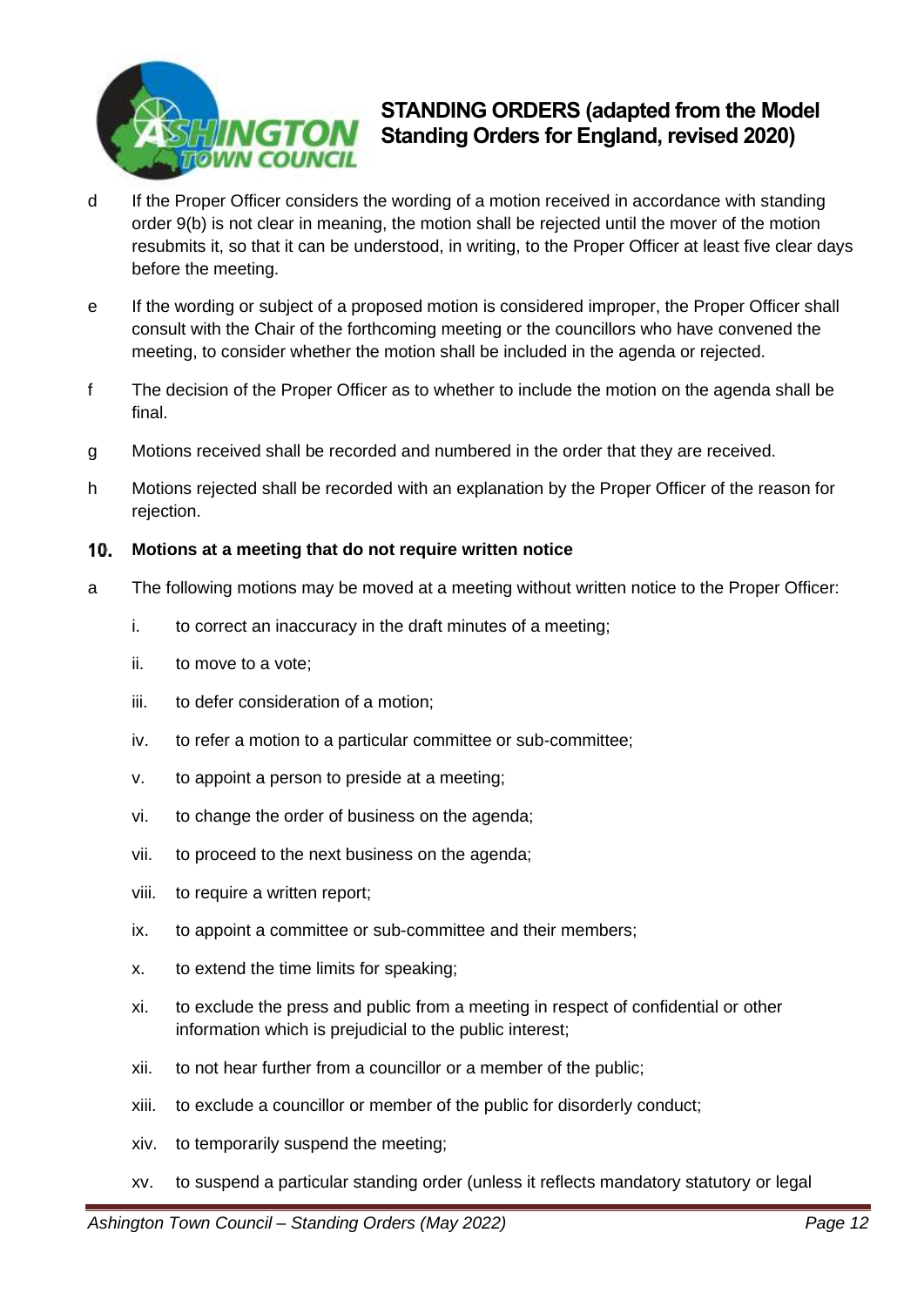

requirements);

- xvi. to adjourn the meeting; or
- xvii. to close the meeting.

### <span id="page-12-0"></span> $11.$ **Management of information**

See also standing order 20.

- a **The Council shall have in place and keep under review, technical and organisational measures to keep secure information (including personal data) which it holds in paper and electronic form. Such arrangements shall include deciding who has access to personal data and encryption of personal data.**
- b **The Council shall have in place, and keep under review, policies for the retention and safe destruction of all information (including personal data) which it holds in paper and electronic form. The Council's retention policy shall confirm the period for which information (including personal data) shall be retained or if this is not possible the criteria used to determine that period (e.g. the Limitation Act 1980).**
- c **The agenda, papers that support the agenda and the minutes of a meeting shall not disclose or otherwise undermine confidential information or personal data without legal justification.**
- d **Councillors, staff, the Council's contractors, and agents shall not disclose confidential information or personal data without legal justification.**

### <span id="page-12-1"></span>**Draft minutes**

| <b>Full Council meetings</b> |  |
|------------------------------|--|
| Committee meetings           |  |
| Sub-committee meetings       |  |

- a If the draft minutes of a preceding meeting have been served on councillors with the agenda to attend the meeting at which they are due to be approved for accuracy, they shall be taken as read.
- b There shall be no discussion about the draft minutes of a preceding meeting except in relation to their accuracy. A motion to correct an inaccuracy in the draft minutes shall be moved in accordance with standing order 10(a)(i).
- c The accuracy of draft minutes, including any amendment(s) made to them, shall be confirmed by resolution, and shall be signed by the Chair of the meeting and stand as an accurate record of the meeting to which the minutes relate.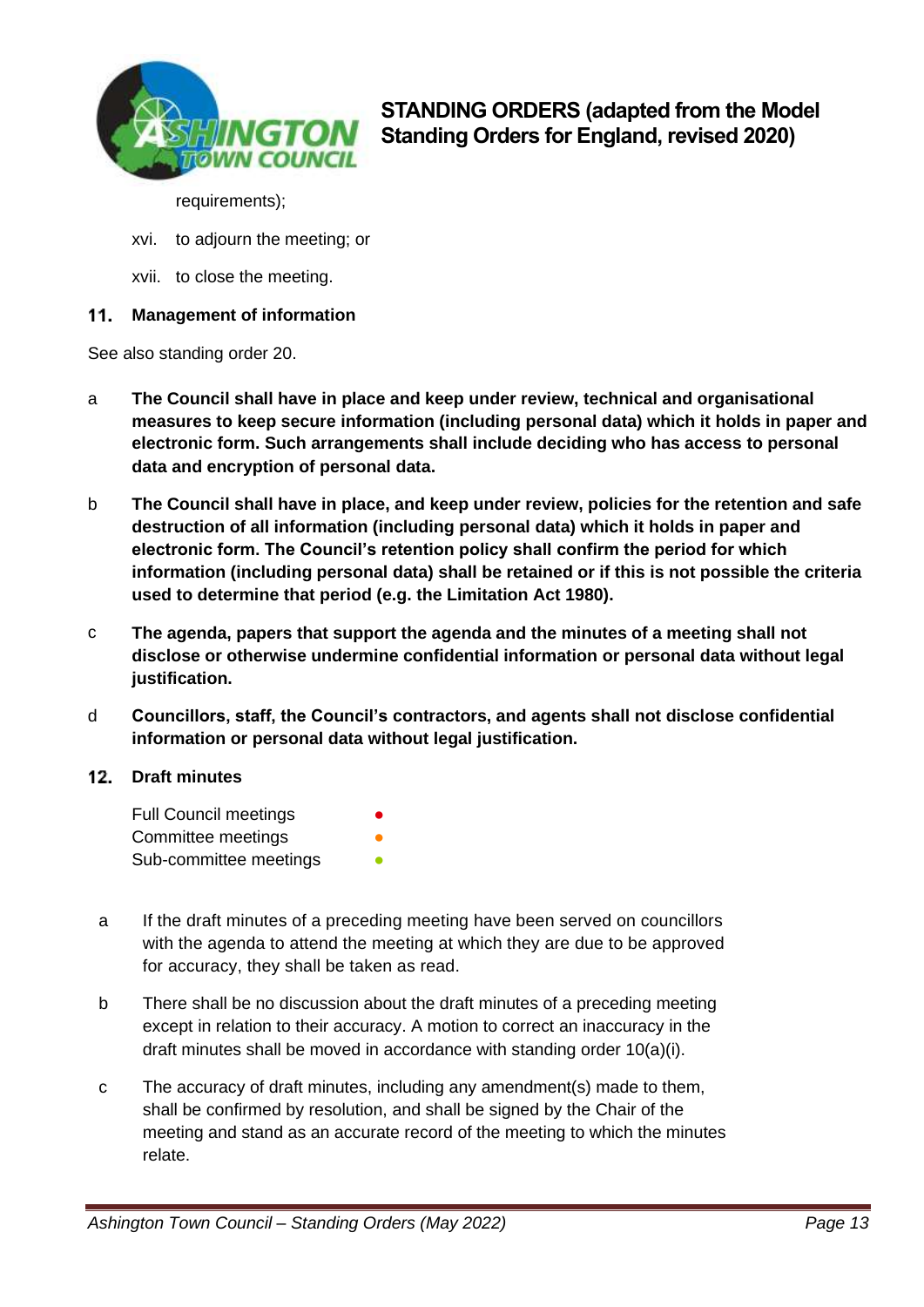

d If the Chair of the meeting does not consider the minutes to be an accurate record of the meeting to which they relate, they shall sign the minutes and include a paragraph in the following terms or to the same effect:

"The Chair of the meeting does not believe that the minutes of the meeting of the ( ) held on [date] in respect of ( ) were a correct record but their view was not upheld by the meeting and the minutes are confirmed as an accurate record of the proceedings."

- ● ● e **If the Council's gross annual income or expenditure (whichever is higher) does not exceed £25,000, it shall publish draft minutes on a website which is publicly accessible and free of charge not later than one month after the meeting has taken place.**
	- f Subject to the publication of draft minutes in accordance with standing order 12(e) and standing order 20(a) and following a resolution which confirms the accuracy of the minutes of a meeting, the draft minutes, or recordings of the meeting for which approved minutes exist shall be destroyed.

### <span id="page-13-0"></span> $13.$ **Code of conduct and dispensations**

See also standing order 3(u).

- a All councillors and non-councillors with voting rights shall observe the code of conduct adopted by the Council.
- b Unless they have been granted a dispensation, a councillor or non-councillor with voting rights shall withdraw from a meeting when it is considering a matter in which they have a disclosable pecuniary interest. They may return to the meeting after it has considered the matter in which they had the interest.
- c Unless they have been granted a dispensation, a councillor or non-councillor with voting rights shall withdraw from a meeting when it is considering a matter in which they have another interest if so required by the Council's code of conduct. They may return to the meeting after it has considered the matter in which they had the interest.
- d **Dispensation requests shall be in writing and submitted to the Proper Officer** as soon as possible before the meeting, or failing that, at the start of the meeting for which the dispensation is required.
- e A decision as to whether to grant a dispensation shall be made a meeting of the Council, or committee or sub-committee for which the dispensation is required, and that decision is final.
- f A dispensation request shall confirm:
	- i. the description and the nature of the disclosable pecuniary interest or other interest to which the request for the dispensation relates;
	- ii. whether the dispensation is required to participate at a meeting in a discussion only or a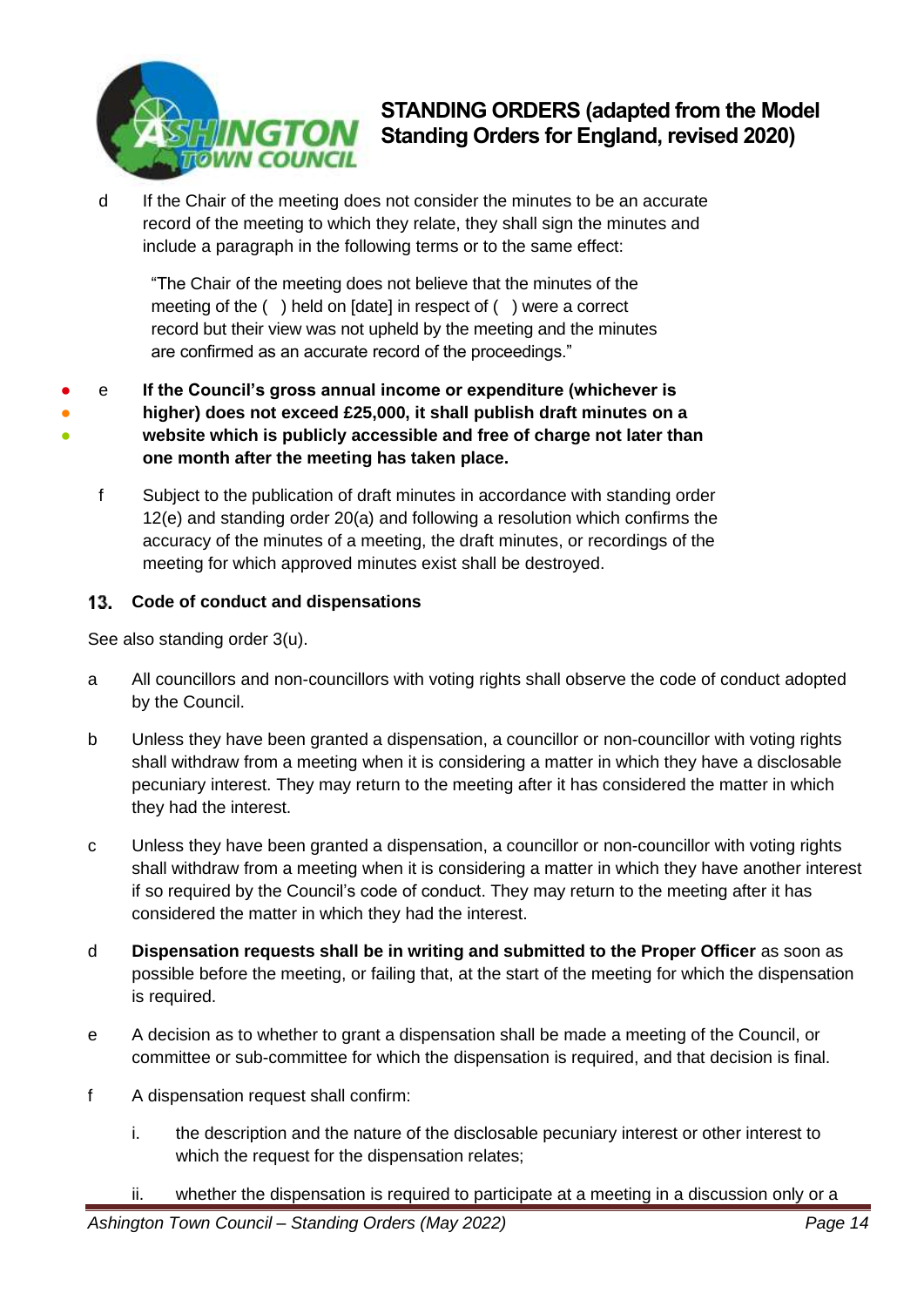

discussion and a vote;

- iii. the date of the meeting or the period (not exceeding four years) for which the dispensation is sought; and
- iv. an explanation as to why the dispensation is sought.
- g Subject to standing orders 13(d) and (f), a dispensation request shall be considered at the start of the meeting for which the dispensation is required.
- **h A dispensation may be granted in accordance with standing order 13(e) if having regard to all relevant circumstances any of the following apply:**
	- **i. without the dispensation the number of persons prohibited from participating in the business would be so great a proportion of the meeting transacting the business as to impede the transaction of the business;**
	- **ii. granting the dispensation is in the interests of persons living in the Council's area; or**
	- **iii. it is otherwise appropriate to grant a dispensation.**

### <span id="page-14-0"></span>14. **Code of conduct complaints**

- a Upon notification by the District or Unitary Council that it is dealing with a complaint that a councillor or non-councillor with voting rights has breached the Council's code of conduct, the Proper Officer shall, subject to standing order 11, report this to the Council.
- b Where the notification in standing order 14(a) relates to a complaint made by the Proper Officer, the Proper Officer shall notify the Chair of Council of this fact, and the Chair shall nominate another staff member to assume the duties of the Proper Officer in relation to the complaint until it has been determined and the Council has agreed what action, if any, to take in accordance with standing order 14(d).
- c The Council may:
	- i. provide information or evidence where such disclosure is necessary to investigate the complaint or is a legal requirement;
	- ii. seek information relevant to the complaint from the person or body with statutory responsibility for investigation of the matter;
- d **Upon notification by the District or Unitary Council that a councillor or non-councillor with voting rights has breached the Council's code of conduct, the Council shall consider what, if any, action to take against them. Such action excludes disqualification or suspension from office.**

### <span id="page-14-1"></span>**Proper officer**   $15.$

a The Proper Officer shall be either (i) the clerk or (ii) other staff member(s) nominated by the Council to undertake the work of the Proper Officer when the Proper Officer is absent.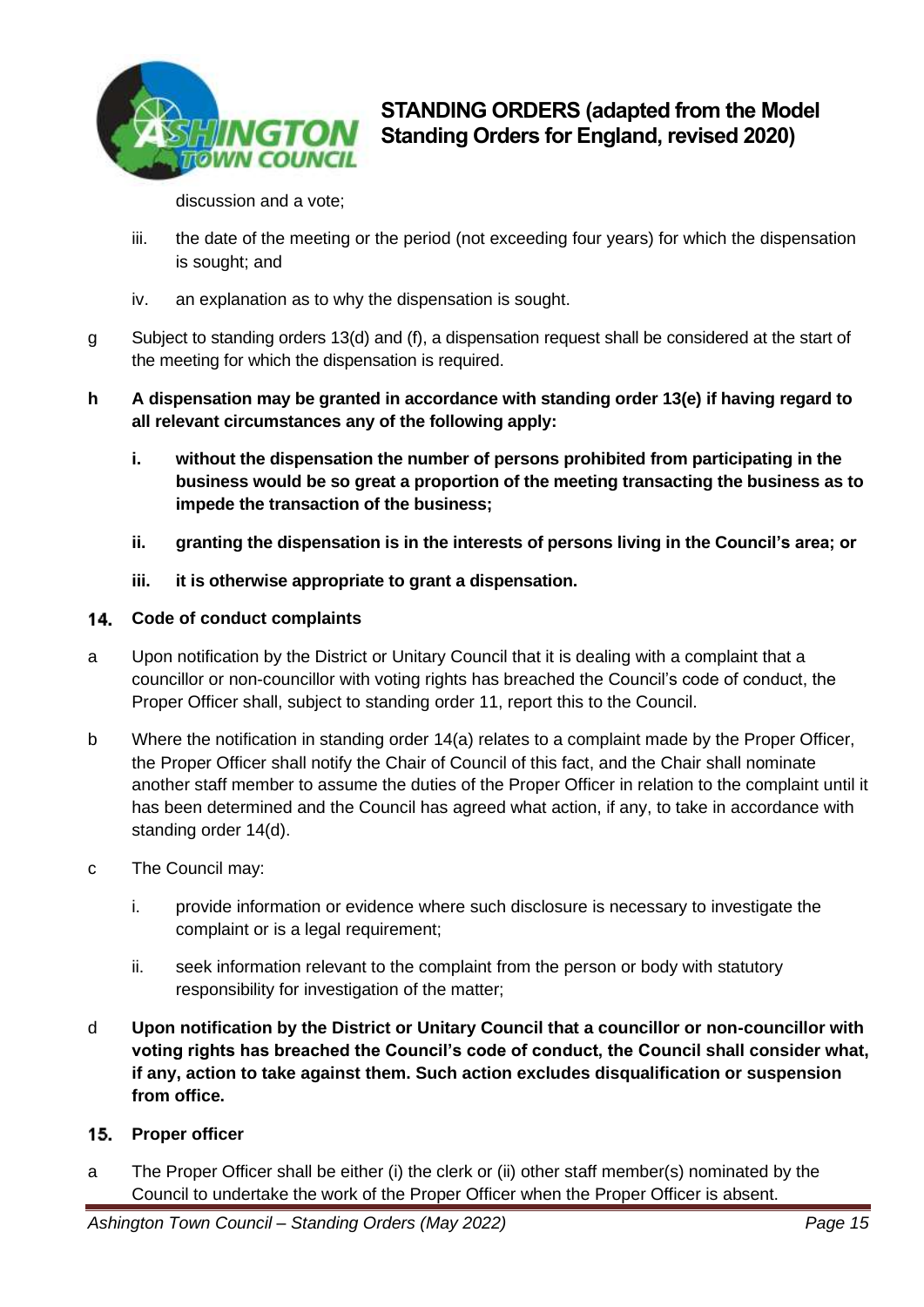

- b The Clerk is the proper office of the council, employed by the Council (under section 112 (1) of the Local Government Act 1972) and is responsible for implementing the decisions of the council.
- c The Clerk shall:
	- i. **at least three clear days before a meeting of the council, a committee,** or a subcommittee**,**
		- **serve on councillors by delivery or post at their residences or by email authenticated in such manner as the Proper Officer thinks fit, a signed summons confirming the time, place, and the agenda (provided the councillor has consented to service by email), and**
		- **Provide, in a conspicuous place, public notice of the time, place and agenda (provided that the public notice with agenda of an extraordinary meeting of the Council convened by councillors is signed by them).**

*See standing order 3(b) for the meaning of clear days for a meeting of a full council and standing order 3(c) for the meaning of clear days for a meeting of a committee;*

- $\ddot{H}$  subject to standing order 9, include on the agenda all motions in the order received.
- iii. **convene a meeting of the Council for the election of a new Chair of the Council, occasioned by a casual vacancy in their office;**
- iv. **facilitate inspection of the minute book by local government electors;**
- v. **receive and retain copies of byelaws made by other local authorities;**
- vi. hold acceptance of office forms from councillors;
- vii. hold a copy of every councillor's register of interests;
- viii. assist with responding to requests made under freedom of information legislation and rights exercisable under data protection legislation, in accordance with the Council's relevant policies and procedures;
- ix. receive and send general correspondence and notices on behalf of the Council except where there is a resolution to the contrary;
- x. assist in the organisation of, storage of, access to, security of and destruction of information held by the Council in paper and electronic form subject to the requirements of data protection and freedom of information legislation and other legitimate requirements (e.g. the Limitation Act 1980);
- xi. arrange for legal deeds to be executed; (*see also standing order 23);*
- xii. arrange or manage the prompt authorisation, approval, and instruction regarding any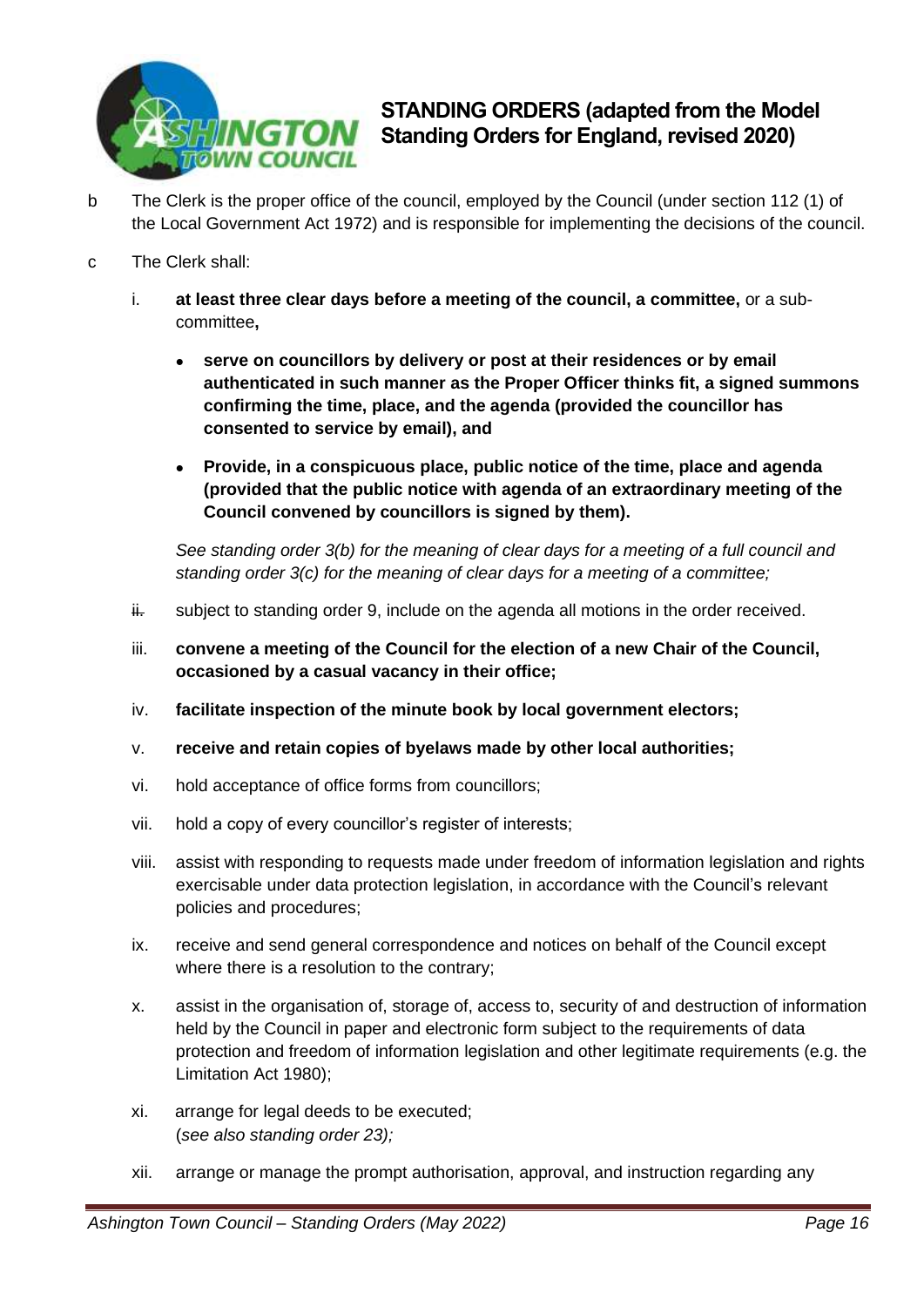

payments to be made by the Council in accordance with its financial regulations;

- xiii. refer a planning application received by the Council in accordance with the Council's Scheme of Delegation on Planning Matters.
- xiv. manage access to information about the Council via the publication scheme; and
- xv. retain custody of the seal of the Council (if there is one) which shall not be used without a resolution to that effect. (s*ee also standing order 23).*

### <span id="page-16-0"></span>16. **Responsible financial officer**

- a Pursuant to section 151 of the Local Government Act 1972, the Council shall appoint an officer as the Responsible Financial Officer (RFO), to be responsible for the financial affairs of the Council *(Regulations in regards financial matters are included in separate Financial Regulations, adopted by the Council).*
- b The Council shall appoint appropriate staff member(s) to undertake the work of the Responsible Financial Officer when the Responsible Financial Officer is absent.

### **All officers**

- a The Council shall appoint all staff in accordance with the National Agreement on Pay and Conditions of Service of the National Joint Council ("the NJC") for Local Government Services.
- b Officers are responsible to the Council as a corporate body. Their role is to give advice to both individual Members and to the Full Council, and to carry out the Council's work under the direction and control of the Council and its relevant Committees. It is also the role of the Proper Officer to ensure the Council does not do anything which it does not have the legal power to do.

### <span id="page-16-1"></span>18. **Handling staff matters**

- a A matter personal to a member of staff that is being considered by a meeting of Ashington Town Council OR the Personnel Committee is subject to standing order 11.
- b Subject to the Council's policy regarding absences from work, the Council's most senior member of staff shall notify the Chair of Council, the Chair of the Personnel Committee, and the Leader of the Council, OR their counterparts, if not available, of absence occasioned by illness or other reason and that person shall report such absence to the Council of Committee at its next meeting.
- c The Chair of Council, Chair of Personnel Committee and Leader of the Council, OR their counterparts, if not available, shall upon a resolution conduct a review of the performance and annual appraisal of the work of Clerk/RFO. The reviews and appraisal shall be reported in writing and are subject to approval by resolution by the Personnel Committee.
- d Subject to the Council's policy regarding the handling of grievance matters, the Council's most senior member of staff (or other members of staff) shall contact the Chair of Personnel Committee,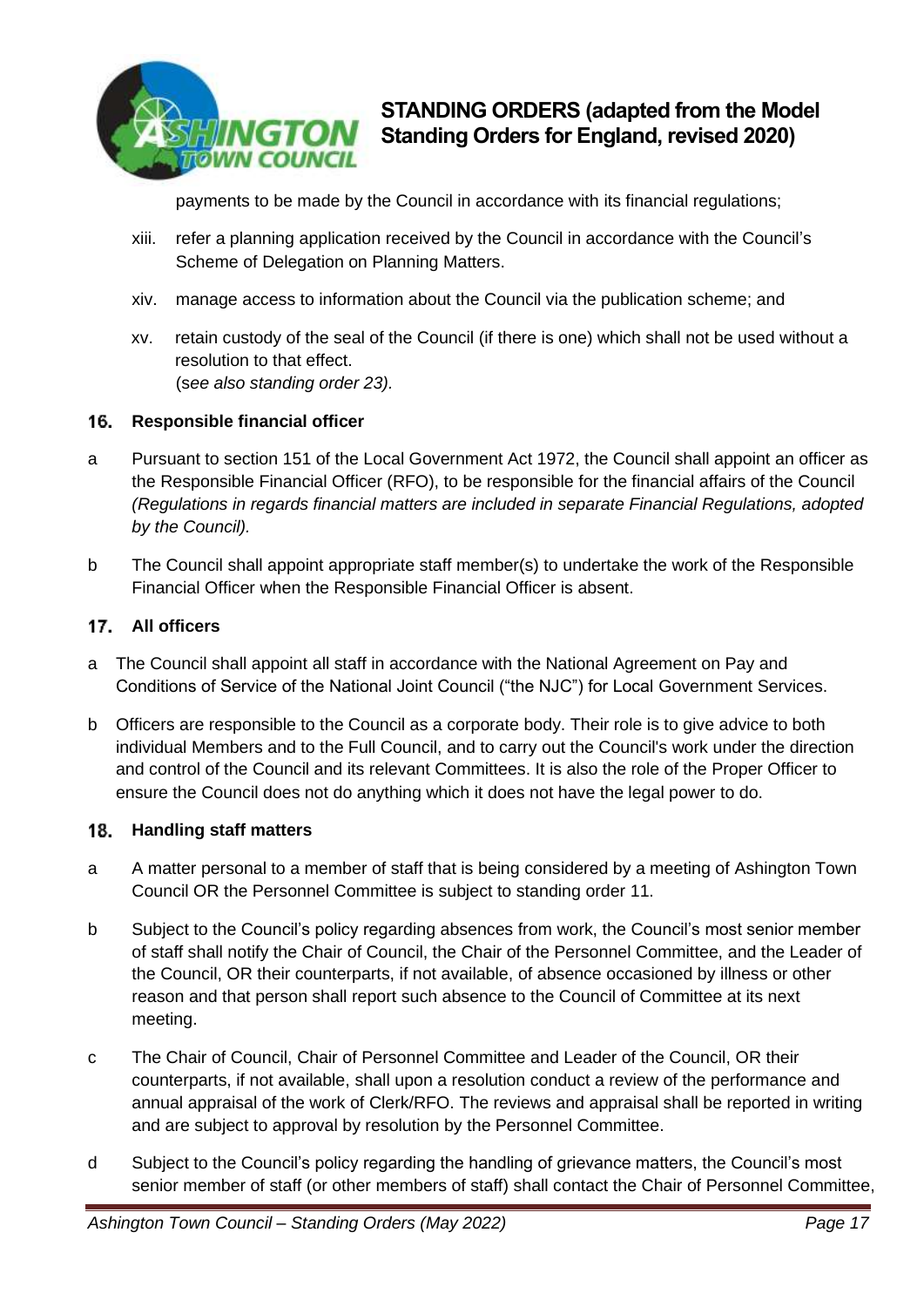

or in their absence, the vice-Chair of the Personnel Committee in respect of an informal or formal grievance matter, and this matter shall be reported back and progressed by resolution of Personnel Committee.

- e Subject to the Council's policy regarding the handling of grievance matters, if an informal or formal grievance matter raised by a member of staff relates to the Chair of the Council, the Chair of the Personnel Committee or the Leader of the Council, this shall be communicated to the respective Vice-Chair or to another member of the Personnel Committee, which shall be reported back and progressed by resolution of Personnel Committee.
- f Any persons responsible for all or part of the management of staff shall treat as confidential the written records of all meetings relating to their performance, capabilities, grievance, or disciplinary matters.
- g In accordance with standing order 11(a), persons with line management responsibilities shall have access to staff records referred to in standing order 19(f).

### <span id="page-17-0"></span>**Responsibilities to provide information** 19.

See also standing order 21.

- a **In accordance with freedom of information legislation, the Council shall publish information in accordance with its publication scheme and respond to requests for information held by the Council.**
- b. **The Council shall publish information in accordance with the requirements of the Local Government (Transparency Requirements) (England) Regulations 2015**.

### <span id="page-17-1"></span>20. **Responsibilities under data protection legislation**

Below is not an exclusive list. See also standing order 11.

- a The Council may appoint a Data Protection Officer.
- b **The Council shall have policies and procedures in place to respond to an individual exercising statutory rights concerning their personal data.**
- c **The Council shall have a written policy in place for responding to and managing a personal data breach.**
- d **The Council shall keep a record of all personal data breaches comprising the facts relating to the personal data breach, its effects and the remedial action taken.**
- e **The Council shall ensure that information communicated in its privacy notice(s) is in an easily accessible and available form and kept up to date.**
- f **The Council shall maintain a written record of its processing activities.**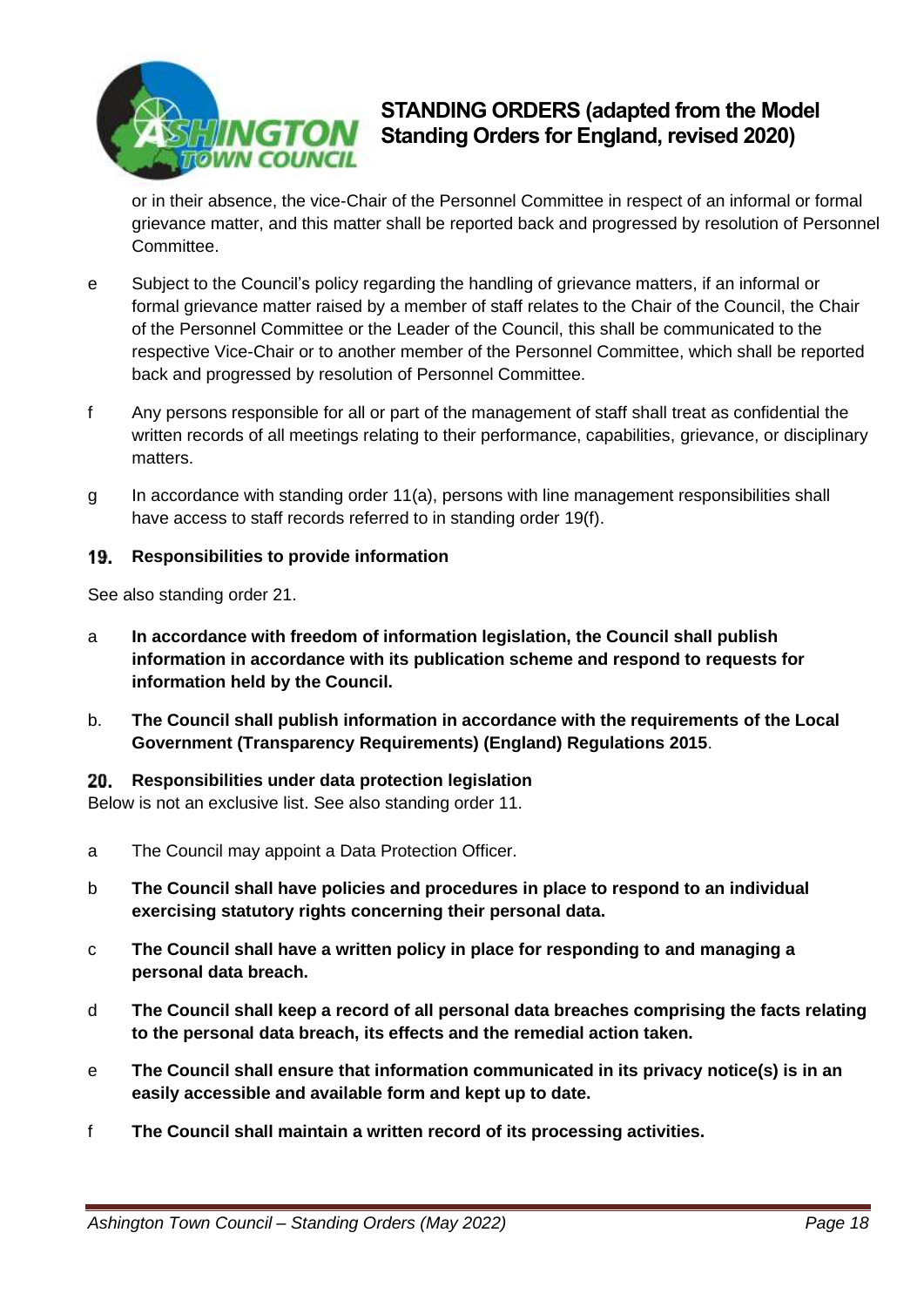

### <span id="page-18-1"></span> $21.$ **Relations with the press/media**

a Requests from the press or other media for an oral or written comment or statement from the Council, its councillors or staff shall be handled in accordance with the Council's policy in respect of dealing with the press and/or other media.

### <span id="page-18-2"></span>**Execution and sealing of legal deeds**

See also standing orders 15(b)(xii) and (xvii).

- a A legal deed shall not be executed on behalf of the Council unless authorised by a resolution.
- b **Subject to standing order 23(a), the Council's common seal shall alone be used for sealing a deed required by law. It shall be applied by the Proper Officer in the presence of two councillors who shall sign the deed as witnesses.**

### <span id="page-18-3"></span>**Communicating with district and county or unitary councillors** 23.

- a An invitation to attend a meeting of the Council shall be sent, together with the agenda, to the ward councillor(s) of the County Council representing the area of the Council.
- b Unless the Council determines otherwise, a copy of each letter sent to the County Council shall be sent to the ward councillor(s) representing the area of the Council.

### <span id="page-18-4"></span>**Restrictions on councillor activities** 24.

- a. Unless duly authorised no councillor shall:
	- i. inspect any land and/or premises which the Council has a right or duty to inspect; or
	- ii. issue orders, instructions, or directions.

### <span id="page-18-0"></span>25. **The role of the Chair**

- a Pursuant to section 15 (2) of the Local Government Act 1972, the Council shall elect a Chair at Annual Meeting of the Council in May.
- b In accordance with standing orders the Chair is responsible for ensuring that effective and lawful decisions are taken at meetings of the Council and assisted by the Clerk, guides activities by managing the meetings of the Full Council. The council is not lawfully constituted without a Chair.
- c The Council shall not adopt the Town Mayor model, legally entitled to the Chair of a Town Council by Section 245 (6) of the Local Government Act 1972. The Council shall appoint a Civic Head and Deputy Civic Head by resolution of the Council, at the Annual Meeting in May.

### 26. **The role of the Leader**

a The Council shall appoint a Leader and Deputy Leader by resolution of the Council, at the Annual Meeting in May.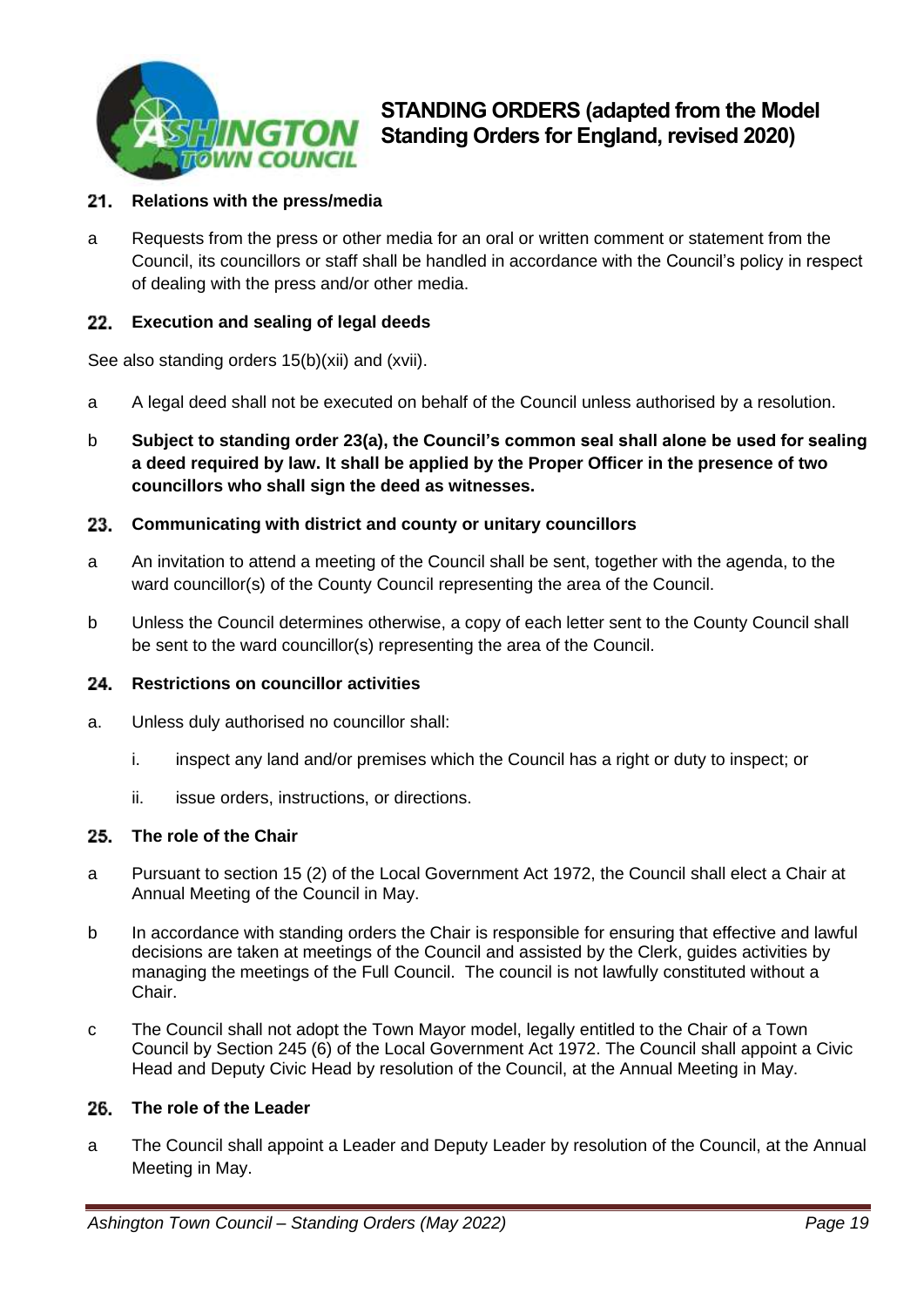

- b The Council shall delegate to this role the authority to work directly with the Town Clerk, Chair of the Council and Committee Chairs to develop and propose the strategic direction and policy objectives of the Council.
- c Whilst delegating to this role, the Council and its officers shall have due regard to the legal constraints that acknowledge that the Leader of the Council has no executive decision-making power to act on the Council's behalf, and all agreements and negotiations are subject to authorisation by the appropriate committee or Council.
- d In the absence of the Leader, the Deputy Leader will undertake those matters delegated in accordance with this Standing Order.

### 27. **The role of the Civic Head**

- a The Council shall appoint a Civic Head and Deputy Civic Head by resolution of the Council, at the Annual Meeting in May.
- b The Council shall delegate to this role to attend civic and ceremonial functions that require a civic presence. This shall include events in the community, such as openings and fundraising events organised by voluntary and charitable organisations, and other events determined by the Council.
- c Whilst delegating to this role, the Council and its officers shall have due regard that the role is not governed by the legislation and civic protocol as that of Town Mayor.
- d In the absence of the Civic Head, the Deputy Civic Head will undertake those matters delegated in accordance with this Standing Order.

### 28. **Political groups**

- a The legal framework of Town and Parish Councils is such that the constitution of political groups is not covered by statute *(The Local Government (Committees and Political Groups) Regulations 1990)* in the same way that County and Borough Councils
- b The Council shall determine that if there is a political group on the Council that comprises of more than three members, the group may, upon service to the Proper Officer, a notice signed by all members of the group of their intention to do so, appoint a group leader.
- c The Council shall determine that the role of the group leader is to act as a link between the recognised political group and the Proper Officer in discussion of business to be put forward to the agendas of Council, and its committees and to act as a spokesperson for that group in relation to political matters.
- d The Council, its members and officers shall uphold that neither a political group nor a group leader have executive decision-making power to act on the Council's behalf, and all agreements and negotiations are subject to authorisation by the appropriate committee or Council.

### 29. **Standing orders generally**

a All or part of a standing order, except one that incorporates mandatory statutory or legal